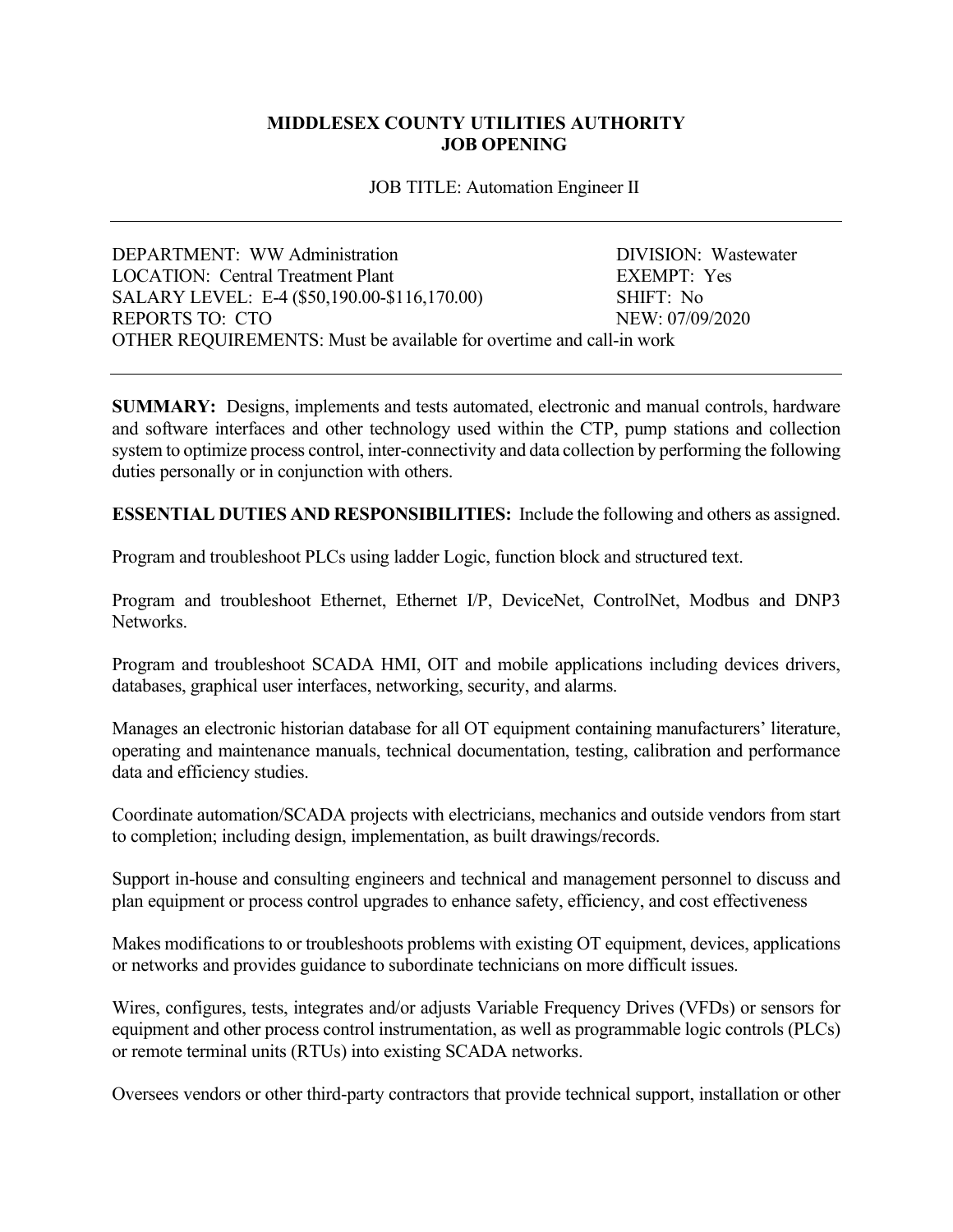services to the Authority's OT systems to monitor progress, ensure compliance with specifications and to test the quality of the work performed/installed for final acceptance.

Complies with applicable safety and health policies and procedures and performs other duties as assigned.

**QUALIFICATION REQUIREMENTS:** To perform this job successfully, an individual must be able to perform each essential duty satisfactorily. The requirements listed below are representative of the knowledge, skill, and/or ability required.

**EDUCATION and/or EXPERIENCE:** Bachelor of Science Degree (B.S.) with major coursework in Computer Science, Technology, Automation or related engineering discipline such as Mechanical or Electrical; four (4) years related experience and/or training; or equivalent combination of education and experience.

LANGUAGE SKILLS: Ability to read, analyze, and interpret general business periodicals, professional journals, technical procedures, or governmental regulations. Ability to write reports, business correspondence, and procedure manuals. Ability to effectively present information and respond to questions.

**MATHEMATICAL SKILLS:** Ability to calculate figures and amounts such as rate, ratio, proportions, percentages, area, circumference, weight and volume. Ability to apply concepts of basic algebra, calculus and geometry.

**REASONING ABILITY:** Ability to define problems, collect data, establish facts, and draw valid conclusions. Ability to interpret a variety of technical information and instructions in mathematical or diagram form and deal with abstract and concrete variables.

**OTHER SKILLS AND ABILITIES:** Thorough knowledge of design, operation, and maintenance of electrical and mechanical (industrial) controls. Thorough knowledge of SCADA software applications related to machine communication/ connectivity and data transmission. Knowledge of Computer-aided Manufacturing software as well as operational and quality control analysis. Ability and dexterity to wire and program devices and interfaces, and to make modifications to automated or electronic controls. Ability to clearly define problems and explain solutions and to provide guidance and instruction to subordinate technicians. Solid understanding of the relationship between OT and IT methods and systems. Through knowledge of wireless networks and accompanying cyber-security measures. Ability to prepare concise and accurate reports and recommendations. Ability to maintain a high level of safety and performance awareness. Ability to work harmoniously with associates and consulting personnel. Must be able and willing to utilize appropriate respiratory and other safety equipment/PPE in the performance of duties. Must be able to read electrical, control panel, P&ID and loop drawings. Shall be able to design, update and maintain drawings using drafting software. Must be able to work in a virtual machine environment.

**LICENSES:** Must possess valid state of residence Driver's License and meet Authority insurance requirements.